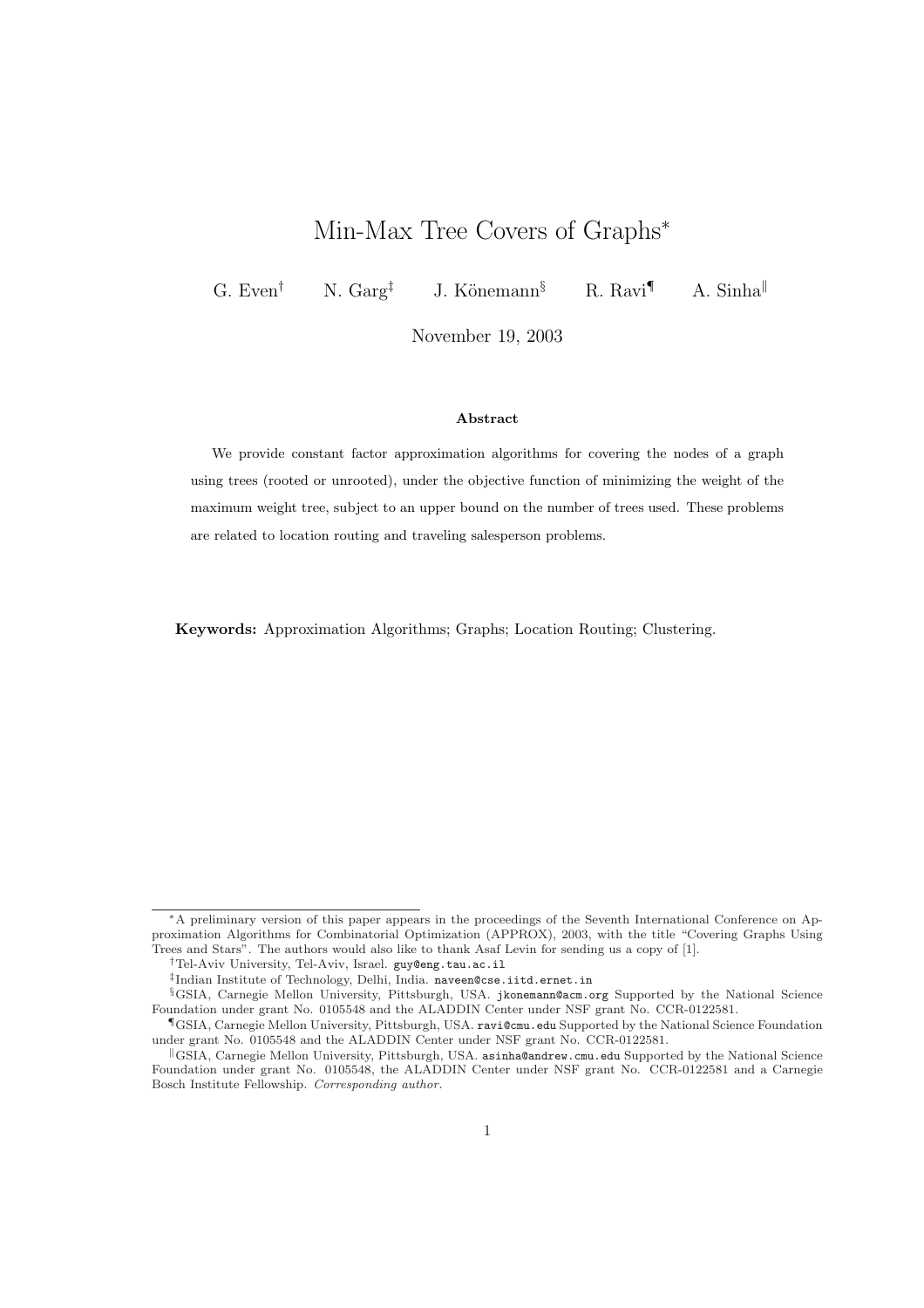### 1 Introduction

This paper was motivated by the following "Nurse station location" problem. A hospital wanted to locate  $k$  nurses in its coverage area. Each nurse would be assigned a certain set of patients, who she would visit in her morning rounds. The objective is to figure out where to locate the nurse stations and how to assign patients to nurses so that the latest completion time is minimized.

This problem is equivalent to covering a the nodes of a metric graph with no more than k tours, so that the maximum length of a tour is minimized. Since minimum spanning trees are constant factor approximations to traveling salesperson tours, we look at covering the nodes of a graph with k trees, so that the maximum weight of a tree is minimized. If the hospital has already built its nursing stations and only wants to assign patients to nurses, we get the rooted version of this problem. The problems are defined formally in the next section.

Previous and related work. The problems studied in this paper are closely related to those studied by Arkin, Hassin, and Levin [1]. The problems they deal with include covering the nodes of a graph or a subset of the edges of a graph by paths, walks, or stars. Most of their approximation algorithms deal with minimizing the number of covering objects (e.g. paths) subject to a constraint on the cost of each covering object. They also consider unrooted versions of  $k$ -path covers and k-walk covers. The algorithms in [1] do not seem to extend to rooted versions.

Guttmann-Beck and Hassin [6] considered the unrooted version with the additional constraint that the trees have equal weights. They presented an approximation algorithm for this version with an approximation ratio of  $2k - 1$ .

These problems fall in the general class of "location routing" problems (see [8] for a recent survey). In the  $k$ -traveling salesperson problem, a feasible solution consists of  $k$  tours that cover the nodes, where the tours share the same depot (i.e. starting and ending point). The objective is to minimize the total length of tours. The k-traveling salesperson problem was first approximated to a constant by Frederickson, Hecht and Kim [4] (see also [7]). Recently, Fakcharoenphol, Harrelson and Rao [3] provided a constant-factor approximation algorithm for the k-traveling repairman problem, where the objective is to minimize the average waiting time of the customers.

Our results and techniques. For both the rooted and un-rooted versions of  $k$ -tree cover, we get polynomial time approximation algorithms with performance ratio 4. Both algorithms can be made strongly polynomial with a slight loss in the approximation guarantee, which becomes  $4 + \epsilon$ .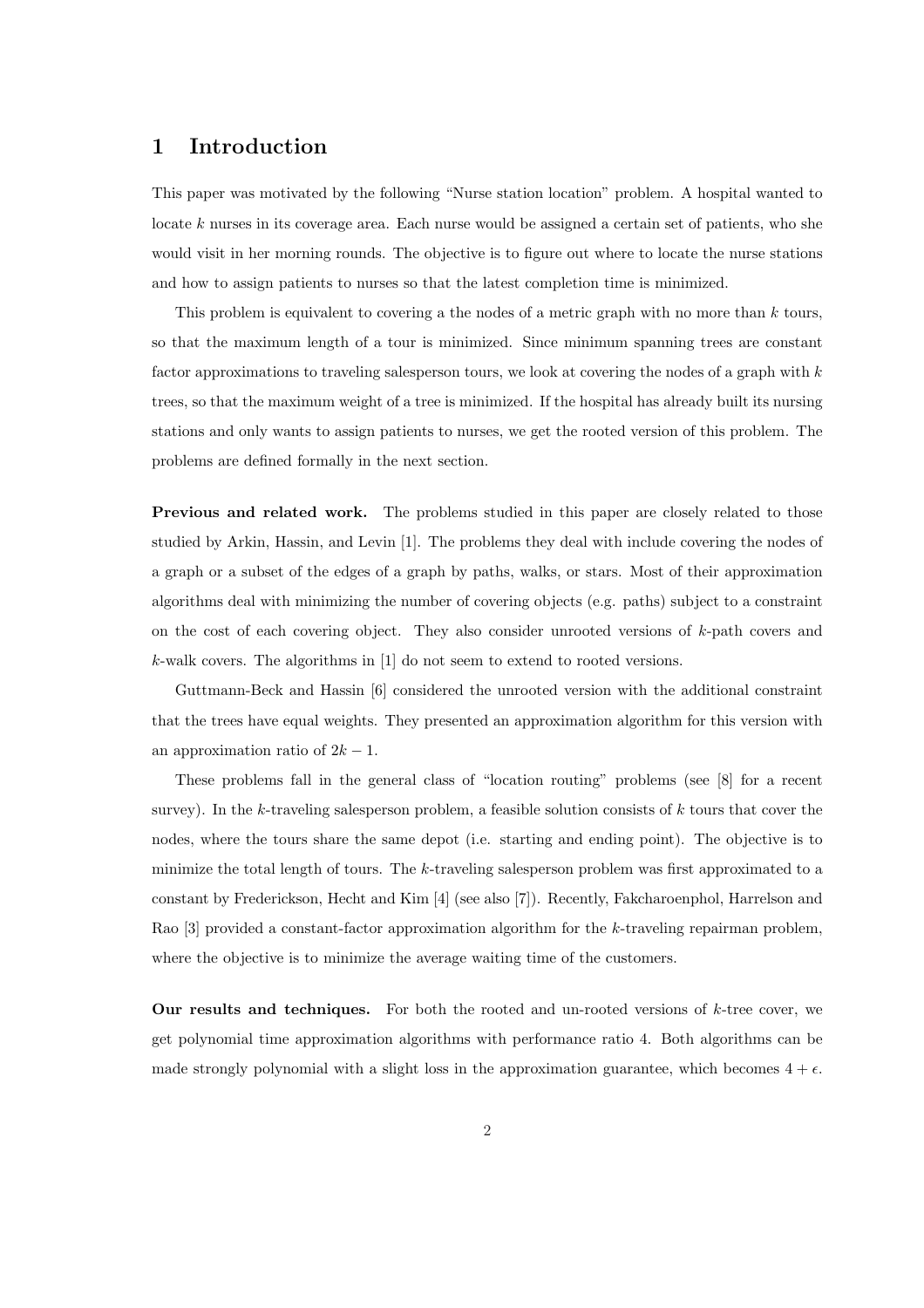The algorithms are combinatorial, and rely on a matching construct to prove the approximation guarantee. These approximation algorithms algorithm imply approximation algorithms for the nurse location routing problem with an approximation ratio of  $8 + \epsilon$ .

Organization. We define the two versions of the problem in the next section. In Section 3, we prove that both problems are NP-hard. We provide constant factor approximation algorithms for the rooted and un-rooted versions of k-tree cover in Section 4. We conclude with some open questions in Section 5.

## 2 Problem definition

k-tree cover. Let  $G = (V, E)$  denote an undirected graph with positive integral edge weights  $w: E \to \mathbb{N}^+$ . A tree cover of a graph  $G = (V, E)$  is a set  $\mathcal T$  of trees  $\{T_i\}_i$  such that  $V = \bigcup_{i=1}^k V(T_i)$ . The weight of a tree T is defined by  $w(T) = \sum_{e \in T} w(e)$ . The cost of a tree cover T is  $\max_{T_i \in T} w(T_i)$ .

Note that trees in a tree cover may share nodes and even edges. The goal in the  $min-max$  k-tree cover problem is to find a minimum cost tree cover consisting of at most k trees.

R-Rooted tree cover. Let  $R \subset V$  denote a set of roots. An R-rooted tree cover of a graph  $G = (V, E)$  is a tree cover T, where each tree  $T_i \in T$  has a distinct root in R.

As before, trees in an R-rooted tree cover may share nodes and edges. In particular, the root of  $T_i$  may be in  $T_j$ , but the roots of  $T_j$  and  $T_i$  must be distinct. Given an edge weighted graph G and a set R of roots, the  $min\text{-}max$  R-rooted tree cover problem is to find a minimum cost R-rooted tree cover of G.

## 3 Hardness

In this section, we show that both problems are NP-complete. We begin by showing the NPcompleteness of R-rooted tree cover, by reducing BIN-PACK to it. An instance of BIN-PACK consists of (i) a set U of elements, where the size of an element  $u \in U$  is  $s_u$ , (ii) k bins, and (iii) a positive bin capacity B. The problem is to determine if there is a partition of  $U$  into  $k$  parts  $U_1, \ldots, U_k$  such that for every  $i = 1, \ldots, k$ , we have  $\sum_{u \in U_i} s_u \leq B$ . This was shown to be NP-hard in [5].

Theorem 1 The min-max R-rooted tree cover problem is NP-complete.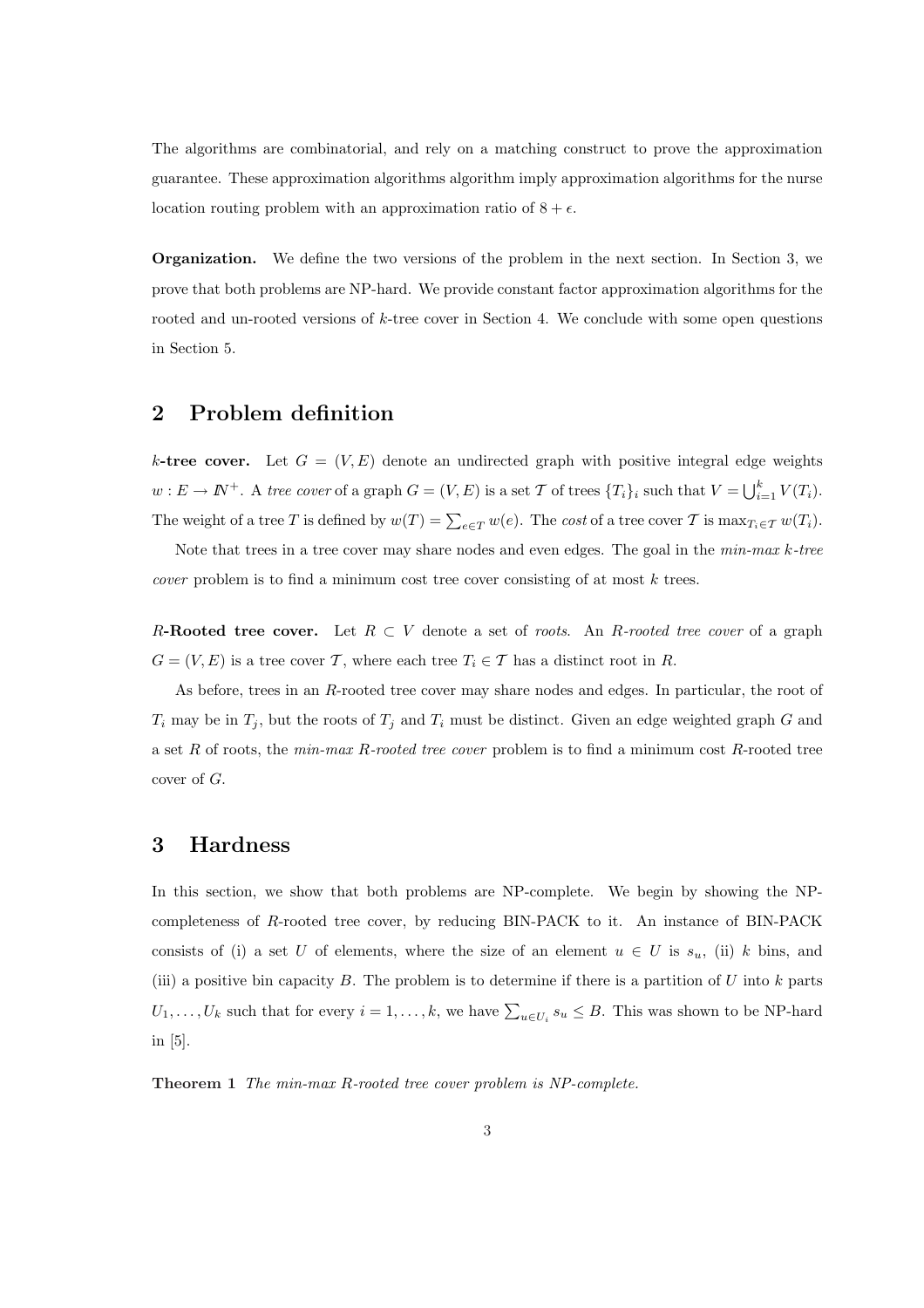*Proof* Given an instance  $\Pi = \langle U, \{s_u\}_u, k, B \rangle$  of BIN-PACK, we transform it to an instance of R-rooted tree cover as follows. We create a complete bi-partite graph  $G(\Pi)$  with a vertex set  $R\cup U$ , where R is a set of k new nodes  $R = \{r_1, \ldots, r_k\}$ . For every  $r_i$  and every  $u \in U$ , the weight of an edge  $e = (r_i, u)$  is set to  $w(e) = s_u$ . We complete  $G(\Pi)$  into a metric space (i.e. complete graph)  $K(\Pi)$  by taking the metric completion of the edge weighted graph  $G(\Pi)$ . We designate R to be the set of roots, and ask if there is an R-rooted tree cover of  $K(\Pi)$  of cost no more than B.

It is immediate that every bin packing induces an R-rooted tree cover of the same cost. Conversely, every R-rooted tree cover can be transformed in polynomial time into a solution of the same cost for BIN-PACK, as follows. For every tree  $T_i$  rooted at  $r_i$ , replace all edges of the form  $(u_j, r_k)$ (where  $r_k \neq r_i$ ) by an edge  $(u_j, r_i)$ . Each such exchange is between edges of equal cost, and therefore the solution cost does not change. At the end of this procedure, each element in  $U$  is assigned to a unique root in R, which specifies a BIN-PACK solution of the same cost. Since an R-rooted tree cover of cost B gives a solution of cost B for BIN-PACK, the theorem follows.  $\Box$ 

Theorem 1 can be easily extended to deal with  $k$ -tree covers. One can simply replace a tree  $T$ in  $K(\pi)$  with a star S rooted at any node  $r \in R$  that covers the same set of nodes in U. Moreover,  $w(T) \geq w(S)$ . Hence the restriction that trees are rooted at nodes of R can be met without increasing the cost of the tree cover. We therefore also have the following theorem.

Theorem 2 The min-max k-tree cover problem is NP-complete.

### 4 Clustering into trees

### 4.1 R-rooted tree cover

#### 4.1.1 Algorithm.

In this section we present a 4-approximation algorithm for the min-max R-rooted tree cover problem. A strongly polynomial version of this algorithm has an approximation ratio of  $(4 + \varepsilon)$ .

The approximation algorithm is based on Algorithm Rooted-Tree-Cover, which is given (i) a graph  $G = (V, E)$  with edge weights  $w(e)$ , (ii) a set  $R = \{r_1, \ldots, r_k\}$  of k roots, and (iii) a bound B on the weight of each tree. Algorithm Rooted-Tree-Cover either returns a proof that  $B$  is too small (i.e.,  $B < B^*$ , the minimum cost of a tree cover) or finds an R-rooted tree cover of cost at most 4B. By applying binary search, a 4-approximation algorithm is obtained. In Section 4.1.3 we discuss how to derive a strongly polynomial algorithm.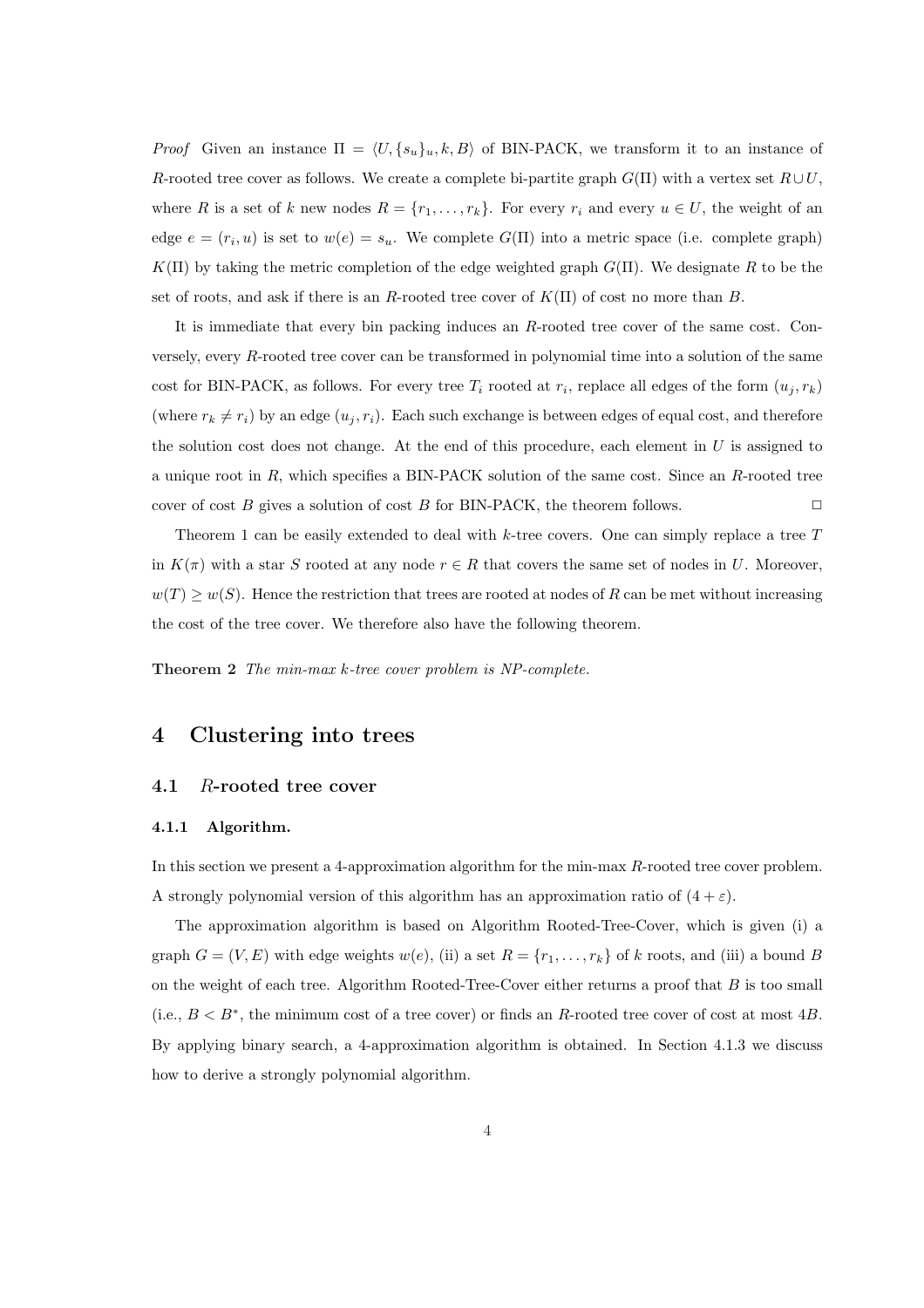Algorithm 1 Rooted-Tree-Cover $(G, R, B)$  - Compute an R-rooted tree cover of G with cost at most 4B.

- 1: Remove all edges of weight greater than B.
- 2:  $M \leftarrow \text{MST}$  of graph obtained from G by contracting roots in R to a single node.
- 3:  ${T_i}_i \leftarrow$  forest obtained from M by un-contracting roots in R.
- 4: Edge-decompose each tree  $T_i$  into trees  $\{S_j^i\}_j + L_i$  such that  $w(S_i^j) \in [B, 2B)$ , for every j, and  $w(L_i) < B$ .
- 5: Try to match the trees  $\{S_j^i\}_{i,j}$  to roots, subject to the constraint that a tree  $S_i^j$  may be matched only to roots of distance at most  $B$  from it.
- 6: If not all trees are matched, then return fail: "B is too low".
- 7: If every tree is matched, then return success: set of trees where each tree consists of  $S_j^i$ , its matched root  $r$ , and the leftover tree  $L$  (if any) that contains the root  $r$ .

A listing outlining Algorithm Rooted-Tree-Cover appears in Algorithm 1. We now explain each step in detail (see Fig. 4.1.1 for an example).



Figure 1: Example of an execution of Algorithm 1 (read from left to right): (1) The input; roots are denoted by filled nodes. (2) Contraction of the roots. (3) MST of the contracted graph. (4) Uncontracting the graph. (5) Edge decomposition of each tree; leftover subtrees  $\{L_i\}_i$  are denoted by dark thick edges. (6) The non-leftover subtrees  $\{S_j^i\}_{i,j}$ . (7) matching of the non-leftover subtrees to roots. (8) The final trees consisting of a leftover tree, a matcher tree, and a matching edge.

The algorithm begins by removing all edges of weight greater than B, since they obviously cannot be used. If as a result of deleting heavy edges (i.e.,  $w(e) > B$ ) there exists a node that is no longer connected to R, then obviously  $B \leq B^*$ . To keep the description simple, we assume that the graph remains connected even after the heavy edges are deleted. In Line 2, the roots in  $R$  are contracted to a single node. Namely, (i) a new node  $u_R$  is introduced and the roots in R are removed, (ii) for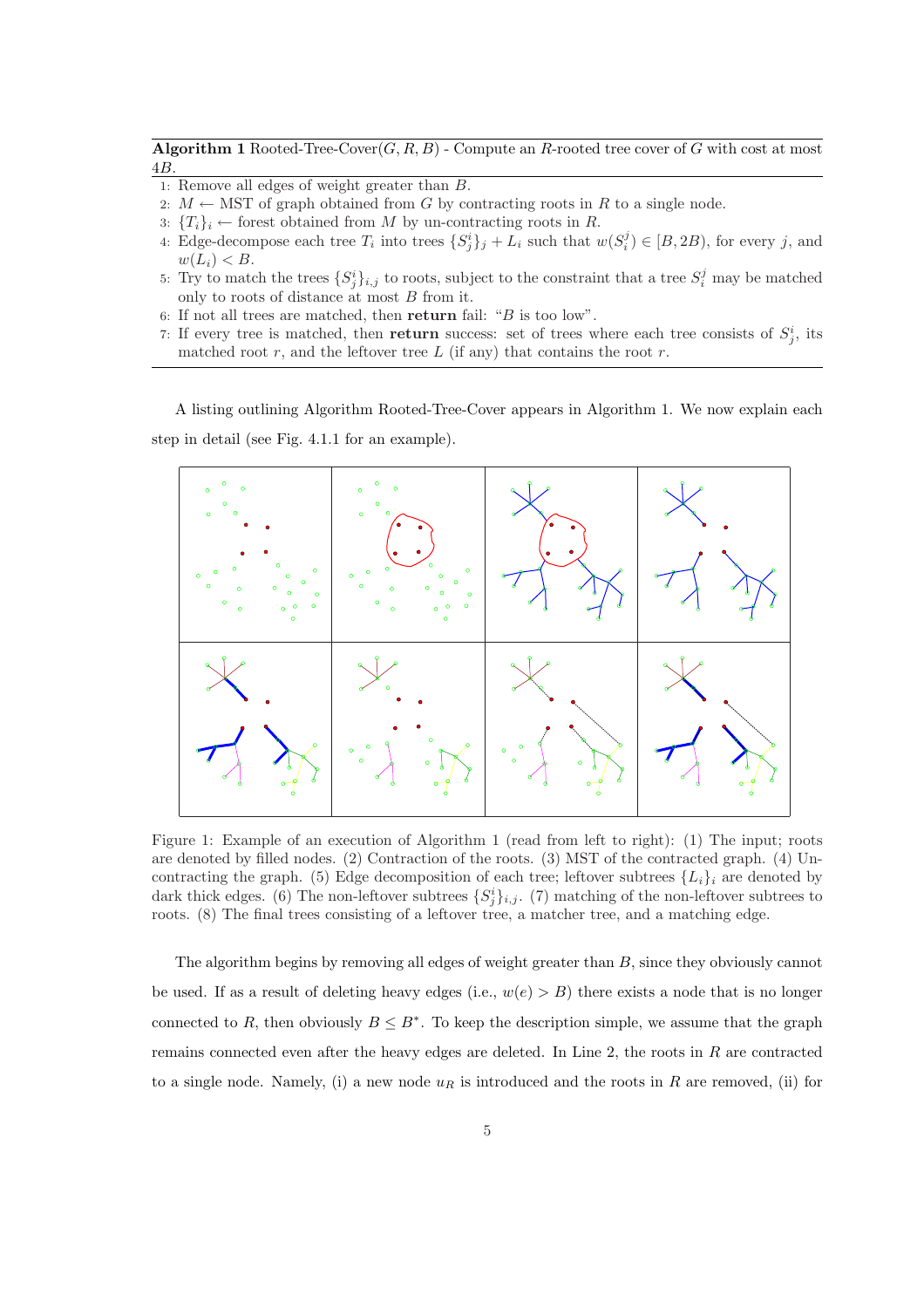every root  $r_i \in R$ , an edge  $(v, r_i)$  induces an edge  $(v, u_R)$ , and (iii)  $w(v, u_R) = \min_i w(v, r_i)$ . The algorithm computes a minimum spanning tree (MST) in the contracted graph. In Line 3, the MST is broken into a set  ${T_i}_i$  of k disjoint trees by un-contracting the nodes in R. This un-contraction means that an edge  $(v, u_R)$  is mapped to an edge  $(v, r_i)$ , where  $w(v, U_R) = w(v, r_i)$ . Note that, by construction, every tree  $T_i$  is rooted at  $r_i$ . In Line 4, the edge set of every tree  $T_i$  is decomposed into subtrees  $\{S_j^i\}_j + L_i$ . The subtrees may share nodes but not edges. The weight of every sub-tree  $S_j^i$  is in the range  $[B, 2B)$  and there is perhaps a leftover tree  $L_i$  whose weight is less than B. We elaborate below how this edge decomposition is performed. Note that if  $L_i$  exists, then it contains the root  $r_i$ . However, the root may belong to other subtrees as well (since subtrees are edge disjoint but not necessarily vertex disjoint). In Line 5, a bi-partite graph is constructed as follows. One side of the vertex set is R and the other side consists of nodes representing the trees  $\{S_j^i\}_{i,j}$ . An edge connects a root r and a tree  $S_j^i$  if the distance between  $S_j^i$  and r is at most B. A maximum matching is then computed in this bi-partite graph. The algorithm considers now two cases: If the maximum matching does not match all the sub-trees, then in Line 6, the algorithm reports a failure by returning the statement that  $B$  is too small. If the maximum matching matches all the sub-trees, then the algorithm returns the set of trees where each tree consists of a subtree  $S_j^i$ , the root r matched to the subtree  $S_j^i$ , a shortest path from the root r to  $S_j^i$ , and the leftover tree L (if any) that contains the root  $r$ .

We now elaborate on how the edge set of every tree is decomposed in Line 4. Consider a tree  $T_i$ rooted at r. For a node  $v \in V(T_i)$  let  $T_v$  denote the rooted subtree hanging from v. Consider an edge  $e = (u, v)$  where u is the parent of v. The subtree  $T_e$  is the subtree that contains three parts u,  $T_v$ , and the edge  $(u, v)$ . The weight  $w(T_e)$  of a subtree  $T_e$  is the sum of the edge weights in  $T_e$ . Given the threshold value B, depending on  $w(T_e)$ , a subtree  $T_e$  is defined as *light, medium* or *heavy* as follows. If  $w(T_e) \ge 2B$ , then  $T_e$  is heavy. If  $w(T_e) < B$ , then  $T_e$  is light. If  $w(T_e) \in [B, 2B)$ , then  $T_e$  is medium. The decomposition algorithm proceeds by splitting away subtrees. Recall that subtrees may share nodes, hence the definition of splitting  $T'$  away from  $T_i$  means: (i) designate  $T'$ as a new part, (ii) remove the edges of  $T'$  from  $T_i$ , and (iii) let  $T_i$  now contain only nodes and edges that are still connected to the root of  $T_i$ . Note that, when  $T_{(u,v)}$  is split away from  $T_i$ , the node u remains a node in  $T_i$  so  $T_{(u,v)}$  and the remaining tree share the node u.

One can always split away medium subtrees from the (remaining) tree. Since such medium weight subtrees are split away whenever possible, we now focus on the case that subtrees are either light or heavy. We refer to a node v as heavy (resp., light) if  $T_v$  is heavy (resp., light). If every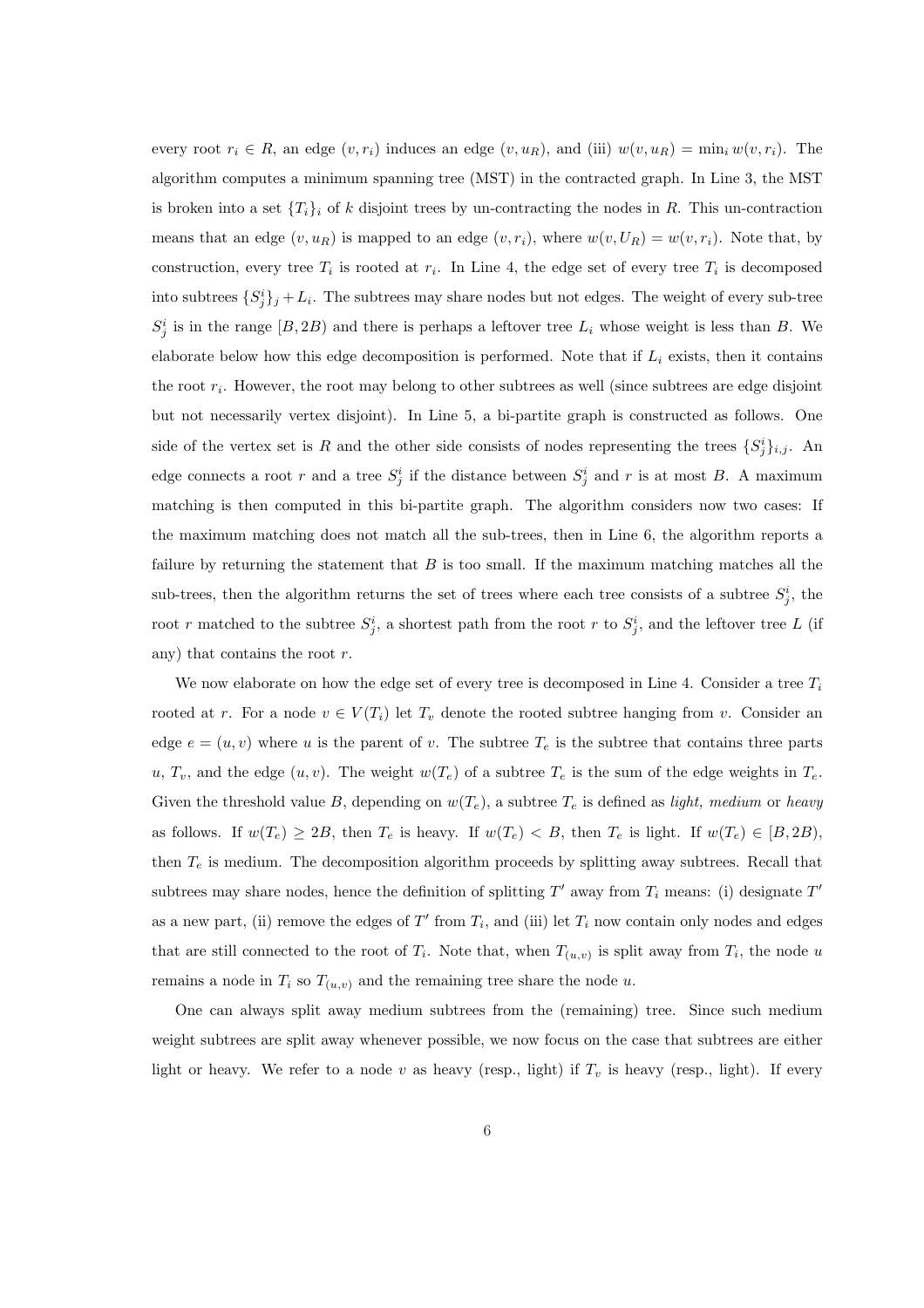subtree is either heavy or light, let  $v$  denote a a heavy node, all the children of which are light. We bunch edges  $e_1, e_2, \ldots$  emanating from v to children of v until the first time the cumulative weight of the trees hanging from these edges exceeds B. We then split away the subtree  $\bigcup_i T_{e_i}$  (note that this tree is a medium subtree since  $w(T_{e_i}) < B$ , for every i). The decomposition stops as soon as the weight of the remaining tree is less than  $B$ . If upon termination the edge set of  $T_i$  is not empty, then  $T_i$  is declared as a leftover tree  $L_i$ . Note that in this case the root of the leftover tree  $L_i$  is r (where  $r \in R$  is the root of the tree  $T_i$ ).

#### 4.1.2 Correctness and approximation ratio.

In this section we prove two lemmas: Lemma 1 proves the correctness of the algorithm and Lemma 2 proves its approximation ratio. Let  $B^*$  be the minimum cost of a tree cover of G.

Lemma 1 If Algorithm Rooted-Tree-Cover returns "B is too low", then  $B^* > B$ .

*Proof* We prove the contrapositive, namely, if  $B \geq B^*$  then there exists a matching in the bi-partite graph that matches every subtree in  $\{S_j^i\}_{i,j}$  to a root in R. The existence of such a matching is equivalent by Hall's Marriage Theorem  $[2]$  to the condition that, for every subset S of trees from  $\{S_j^i\}_{i,j}$ , the neighbor set  $N(S)$  of S satisfies  $|N(S)| \geq |S|$ .

Consider a subset S of trees from  $\{S_j^i\}_{i,j}$ . Every tree  $S \in \mathcal{S}$  satisfies  $w(S) \in [B, 2B)$ . Hence,  $w(S) \geq B \cdot |\mathcal{S}|.$ 

Consider an optimal R-rooted tree cover  $\mathcal{T}^* = \{T_1^*, \ldots, T_k^*\}$ . Let  $\mathcal{T}^*(\mathcal{S})$  denote the subset of trees of  $\mathcal{T}^*$  that have a non empty intersection with a tree from S. Namely,  $T_i^* \in \mathcal{T}^*(\mathcal{S})$  iff there exists a tree  $S \in \mathcal{S}$  such that  $S \cap T_i^*$  is non-empty. Since  $B \geq B^*$ , there is an edge in the bipartite graph between a tree  $S_j^i$  and r if the tree  $T_\ell^*$  rooted at r intersects the tree  $S_j^i$ . Hence  $|N(S)| \geq |T^*(S)|$  and it suffices to prove that  $|T^*(S)| \geq |S|$ . Note that the weight of  $T^*(S)$  satisfies  $w(\mathcal{T}^*(\mathcal{S})) \leq B^* \cdot |\mathcal{T}^*(\mathcal{S})|.$ 

Every node in  $\bigcup \mathcal{S}$  is connected by edges in  $\bigcup \mathcal{T}^*(\mathcal{S})$  to a root. Recall that every edge in  $S_j^i$  is also an edge in the MST  $M$  (from Line 2). Let  $M'$  denote the subgraph obtained from the MST  $M$  by deleting edges in  $\bigcup \mathcal{S}$  and then adding edges in  $\bigcup \mathcal{T}^*(\mathcal{S})$ . Every vertex is connected in  $M'$  to a root, hence, the subgraph M' is connected if the roots are contracted. It follows that  $w(M') \geq w(M)$ , and hence,  $w(\mathcal{T}^*(\mathcal{S})) \geq w(\mathcal{S})$ . We conclude that  $B^* \cdot |\mathcal{T}^*(\mathcal{S})| \geq w(\mathcal{T}^*(\mathcal{S})) \geq w(\mathcal{S}) \geq B \cdot |\mathcal{S}|$ . Since  $B^* \leq B$ , it follows that  $|T^*(S)| \geq |S|$ . Hence, Hall's condition holds, and the lemma follows.  $\Box$ The following lemma proves that the approximation ratio is 4.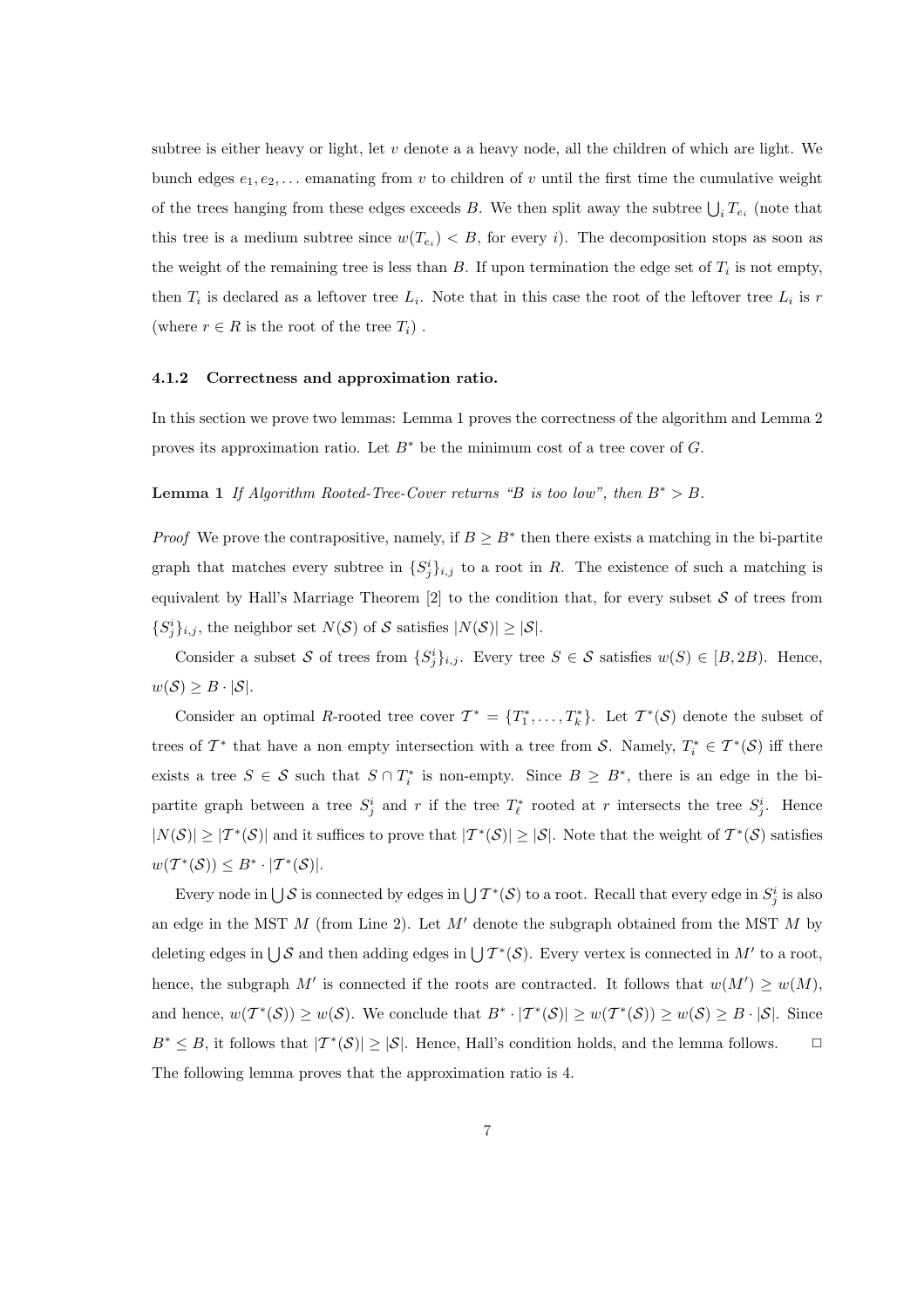Lemma 2 When successful, Algorithm Rooted-Tree-Cover finds an R-rooted tree cover of cost at most 4B.

*Proof* By construction, each tree returned by the algorithm has a distinct root from  $R$  and every node belongs to at least one tree. The weight of each tree equals the weight of the tree  $S_j^i$  (which is bounded by 2B), the weight of the path from the root r to a node in  $S_j^i$  (which is bounded by B), and the weight of the leftover tree (which is bounded by  $B$ ). It follows that the weight of every tree is less than  $4B$ , and the lemma follows.  $\Box$ 

Note that a path from a root r to a subtree  $S_j^i$  may contain edges and nodes that also belong to other trees. Hence, when successful, Algorithm Rooted-Tree-Cover covers the graph with trees, but these trees are not disjoint.

### 4.1.3 Strongly polynomial algorithm.

Let  $n = |V|$  and consider an  $\varepsilon > 0$ . Our goal is to find a  $(4 + \varepsilon)$ -approximation algorithm that is polynomial in n and in  $\log \frac{1}{\varepsilon}$ . Sort the edge weights, let  $w_1 < w_2 < \cdots < w_m$  denote the sorted edge weights. Obviously  $B^* < n \cdot w_m$ . If Algorithm Rooted-Tree-Cover reports that  $B < B^*$  for  $B = w_m$ , then the weight of all edges of weight at most  $w_m/(n^2/\varepsilon)$  is less than  $\varepsilon \cdot B^*$ . Hence, we may contract all these edges, and consider only the remaining edges of weight at least  $\varepsilon \cdot w_m/n^2$ . Now binary search within the range  $[\varepsilon \cdot w_m/n^2, n \cdot w_m]$  is strongly polynomial.

If Algorithm Rooted-Tree-Cover does not fail with  $B = w_m$  we do the following. Let i denote an index such that (i) Algorithm Rooted-Tree-Cover reports  $B < B^*$  for  $B = w_i$ , and (ii) Algorithm Rooted-Tree-Cover finds an R-rooted tree cover of cost at most  $4 \cdot w_{i+1}$ . Hence  $B^* \in (w_i, 4 \cdot w_{i+1}]$ . If  $w_{i+1}/w_i \leq \frac{n^2}{\varepsilon}$  $\frac{n^2}{\varepsilon}$ , binary search within the range  $[w_i, w_{i+1}]$  is strongly polynomial. Otherwise, let  $w' = \frac{n^2}{\epsilon}$  $\frac{n^2}{\varepsilon} \cdot w_i$ . Run Algorithm Rooted-Tree-Cover with  $B = w'$ . If the algorithm finds an R-rooted tree cover of cost  $4w'$ , binary search within the range  $[w_i, w']$  is strongly polynomial. If the algorithm reports that  $w' < B^*$ , the weight of all edges of weight at most  $w_i$  is bounded by  $n^2 \cdot w_i \leq \varepsilon \cdot B^*$ . Hence, we may contract all these edges, and consider only the remaining edges of weight at most  $4 \cdot w_{i+1}$ . Now binary search within the range  $[w_{i+1}, 4 \cdot w_{i+1}]$  is strongly polynomial.

By combining Lemmas 1, 2, and the above discussion we conclude with the following theorem. Note that if edge weights are bounded by a polynomial in  $n$ , then a 4-approximation algorithm follows.

**Theorem 3** For every  $\varepsilon$ , there is a  $(4 + \varepsilon)$ -approximation algorithm for min-max rooted tree cover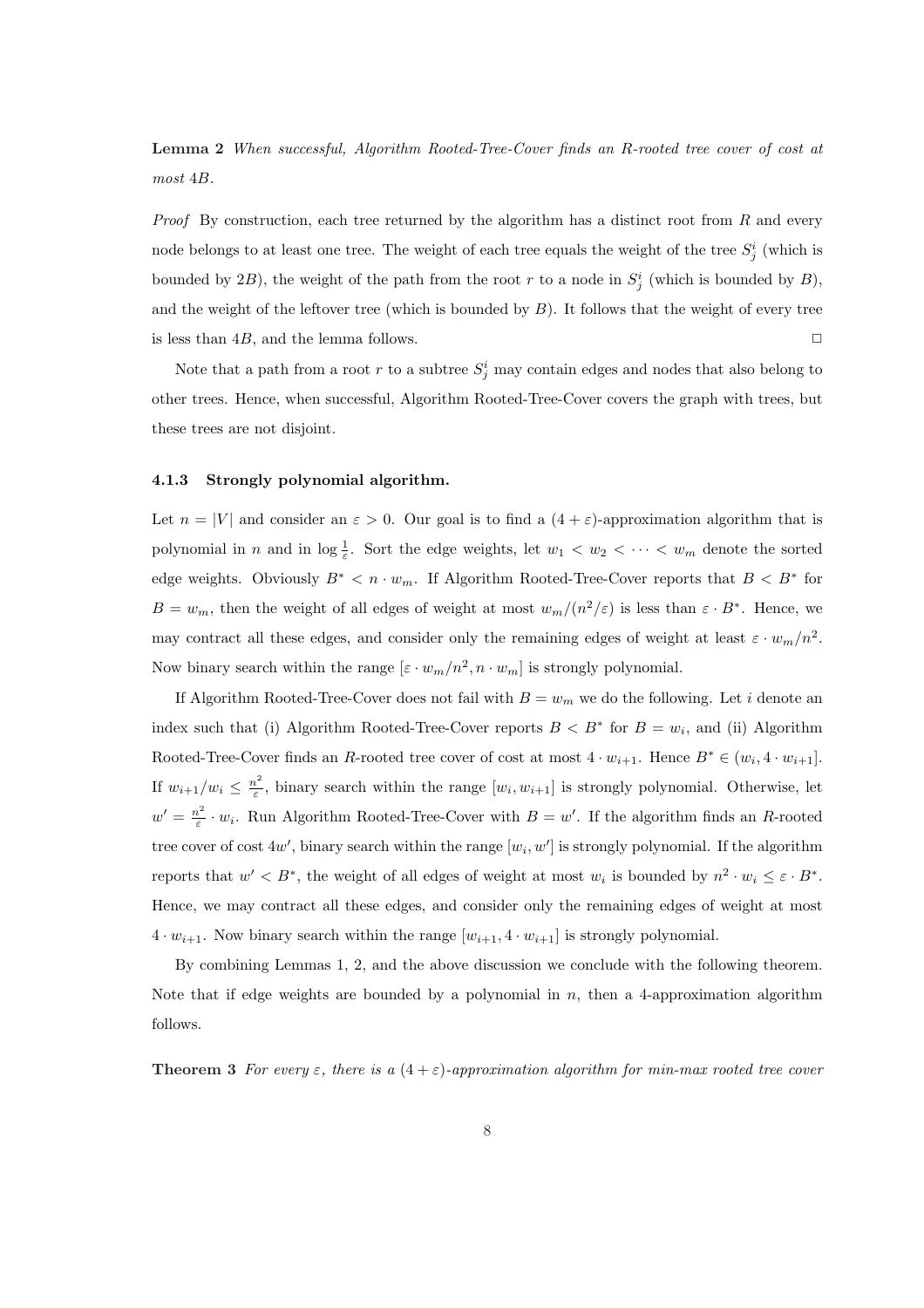Algorithm 2 Tree-Cover( $G, k, B$ ) - Compute an k-tree cover of G with cost at most 4B.

- 1: Remove all edges of weight greater than B. Let  ${G_i}_i$  denote the connected components after deleting heavy edges.
- 2:  $MST_i \leftarrow \text{MST}$  of  $G_i$ .
- 3:  $k_i \leftarrow \left\lfloor \frac{w(MST_i)}{2B} \right\rfloor$ .
- 3:  $\kappa_i \leftarrow \lfloor \frac{\overline{2B}}{2B} \rfloor$ .<br>4: If  $\sum_i (k_i + 1) > k$  then **Return** fail: "*B* is too low".
- 5: Edge-decompose each tree  $MST_i$  into at most  $(k_i+1)$  trees  $\{S_j^i\}_j + L_i$  such that  $w(S_i^j) \in [2B, 4B)$ , for every j, and  $w(L_i) < 2B$ .
- 6: **Return** success: set of trees  $\{S_j^i\}_{i,j} \cup \{L_i\}_i$ .

that runs in time polynomial in the size of G and  $\log(\frac{1}{\varepsilon})$ .

### 4.2 k-tree cover

In this section we present a 4-approximation algorithm for the  $k$ -tree cover problem. A strongly polynomial version of this algorithm has an approximation ratio of  $(4 + \varepsilon)$ .

#### 4.2.1 Algorithm.

A listing of Algorithm Tree-Cover appears as Algorithm 2. The input consists of (i) a graph  $G = (V, E)$  with positive integral edge weights  $w(e)$ , (ii) a bound k on the number of trees allowed in the cover, and (iii) a bound  $B$  on the weight of each tree in the cover. The algorithm returns either "fail" (meaning that  $B$  is too small), or "success" with a tree cover the cost of which is bounded by 4B.

As in Algorithm Rooted-Tree-Cover, Algorithm Tree-Cover begins by removing edges of weight bigger than  $B$ . The removal of heavy edges may render  $G$  unconnected; we denote the connected components by  $\{G_i\}_i$ . In Line 2, a minimum spanning tree  $MST_i$  is computed for each component  $G_i$ . In Line 3, an estimate  $k_i$  of the number of trees needed to cover  $G_i$  is computed. In Line 4, the algorithm returns with "fail" if the estimates are too small. This means that the algorithm has a proof that the cost of an optimal k-tree cover of G is greater than B. In Line 5, each tree  $MST_i$  is edge decomposed to at most  $(k_i+1)$  subtrees. Each subtree is of cost at most 4B. The edge-decomposition procedure is the same procedure that is used in Line 4 in Algorithm Rooted-Tree-Cover (with the threshold  $2B$  instead of B). In Line 6, a tree cover consisting of at most k trees is returned. The cost of the returned tree cover is at most 4B.

Note that the edge-decomposition procedure decomposes  $MST_i$  into at most  $k_i + 1$  trees. By setting a threshold of 2B it follows that the weight of each tree  $S_j^i$  is at least 2B and at most 4B. It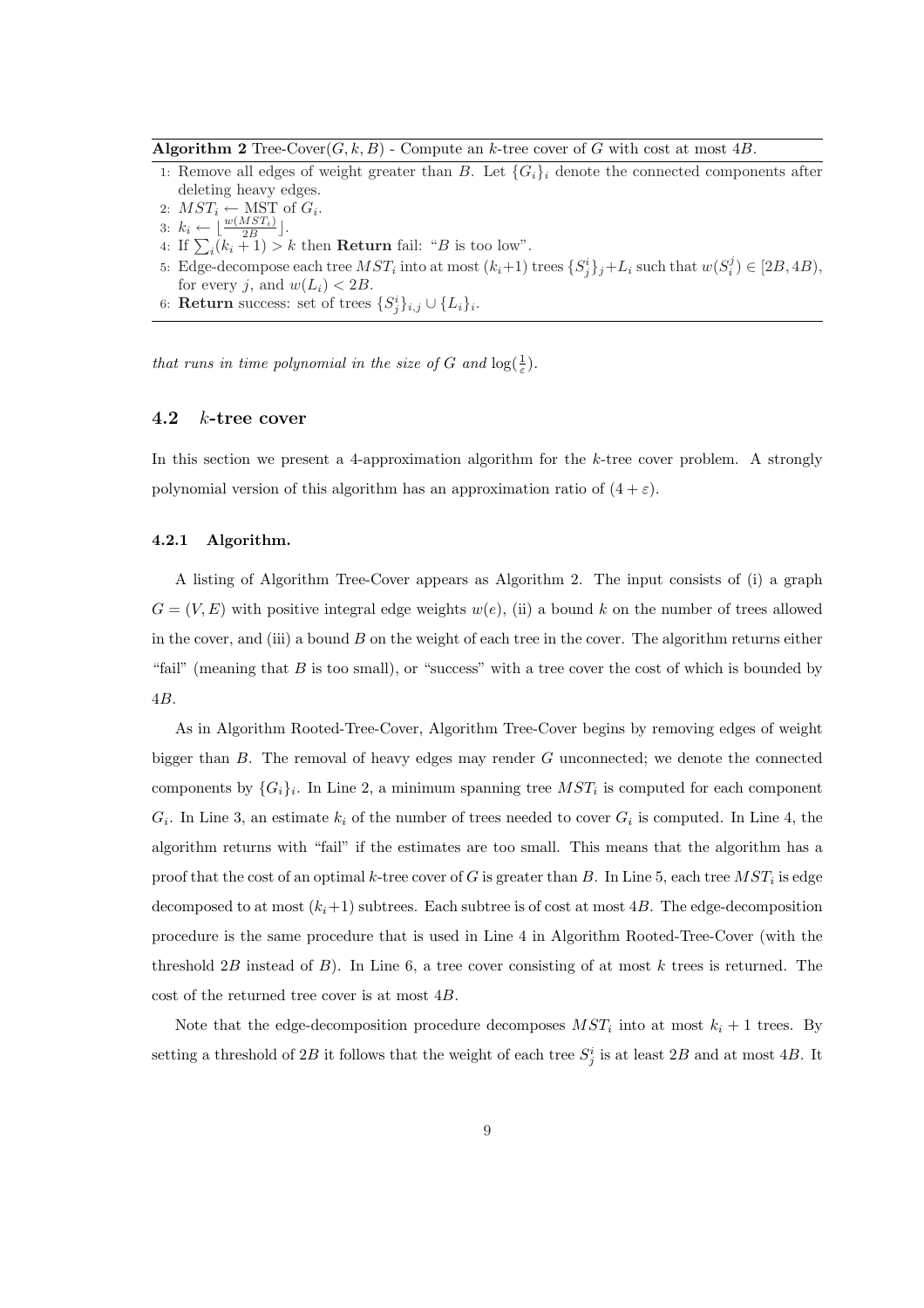follows that the number of trees  $\{S_j^i\}_j$  obtained when decomposing  $MST_i$  is at most  $k_i$ . Together with the the leftover tree  $L_i$  (if it exists) we obtain at most  $k_i + 1$  trees.

#### 4.2.2 Correctness and approximation ratio.

Let  $B^*$  denote the cost of a min-max k-tree cover of G. Let  $\mathcal{T}^* = \{T_1^*, \ldots, T_k^*\}$  denote an optimal k-tree cover. If  $B^* \leq B$ , then  $\mathcal{T}^*$  uses edges of weight no greater than B. Let  $k_i^*$  denote the number of trees in  $\mathcal{T}^*$  that contain nodes of  $G_i$ .

**Lemma 3** If  $B^* \leq B$  then  $k_i + 1 \leq k_i^*$ , for every i.

*Proof* For simplicity, let  $T_1^*, \ldots T_{k_i^*}^*$  denote the trees that cover  $G_i$ . By adding at most  $k_i^* - 1$  edges, one can connect these  $k_i^*$  trees to obtain a tree that spans  $G_i$ . Since the cost of each such edge is at most B, we obtain:  $\sum_{j=1}^{k_i^*} w(T_i^*) + (k_i^* - 1) \cdot B \geq w(MST_i)$ . Since  $w(T_i^*) \leq B$ , we obtain  $k_i^* \geq \frac{w(MST_i)}{2B} + \frac{1}{2}$ . The lemma follows because  $k_i \leq \frac{w(MST_i)}{2B}$ . ✷

Lemma 3 immediately implies the following lemma.

Lemma 4 If Algorithm Tree-Cover returns "B is too low", then  $B^* > B$ .

We conclude with the following theorem. Note that a 4-approximation algorithm is obtained if the edge weights are polynomial.

**Theorem 4** For every  $\varepsilon$ , there is a  $(4 + \varepsilon)$ -approximation algorithm for min-max tree cover that runs in time polynomial in the size of the graph and in  $\log(\frac{1}{\varepsilon})$ .

*Proof* When  $B \geq B^*$ , Lemma 4 implies that Algorithm 2 is successful and a k-tree cover of cost at most  $4B$  is computed. A strongly-polynomial binary search along the lines of Section 4.1.3 completes the proof.  $\Box$ 

## 5 Open questions

By doubling edges in each tree, we can transform each tree into a tour, the weight of which is at most twice the weight of the tree. Hence, our algorithms for  $k$ -tree cover immediately yield constant factor approximation algorithms for the "Nurse station location" problem (which one might call the k-tour cover problem) that motivated this research. However, it may be possible to obtain improved approximation factors by attacking the  $k$ -tour cover problem directly, instead of going via  $k$ -tree cover.